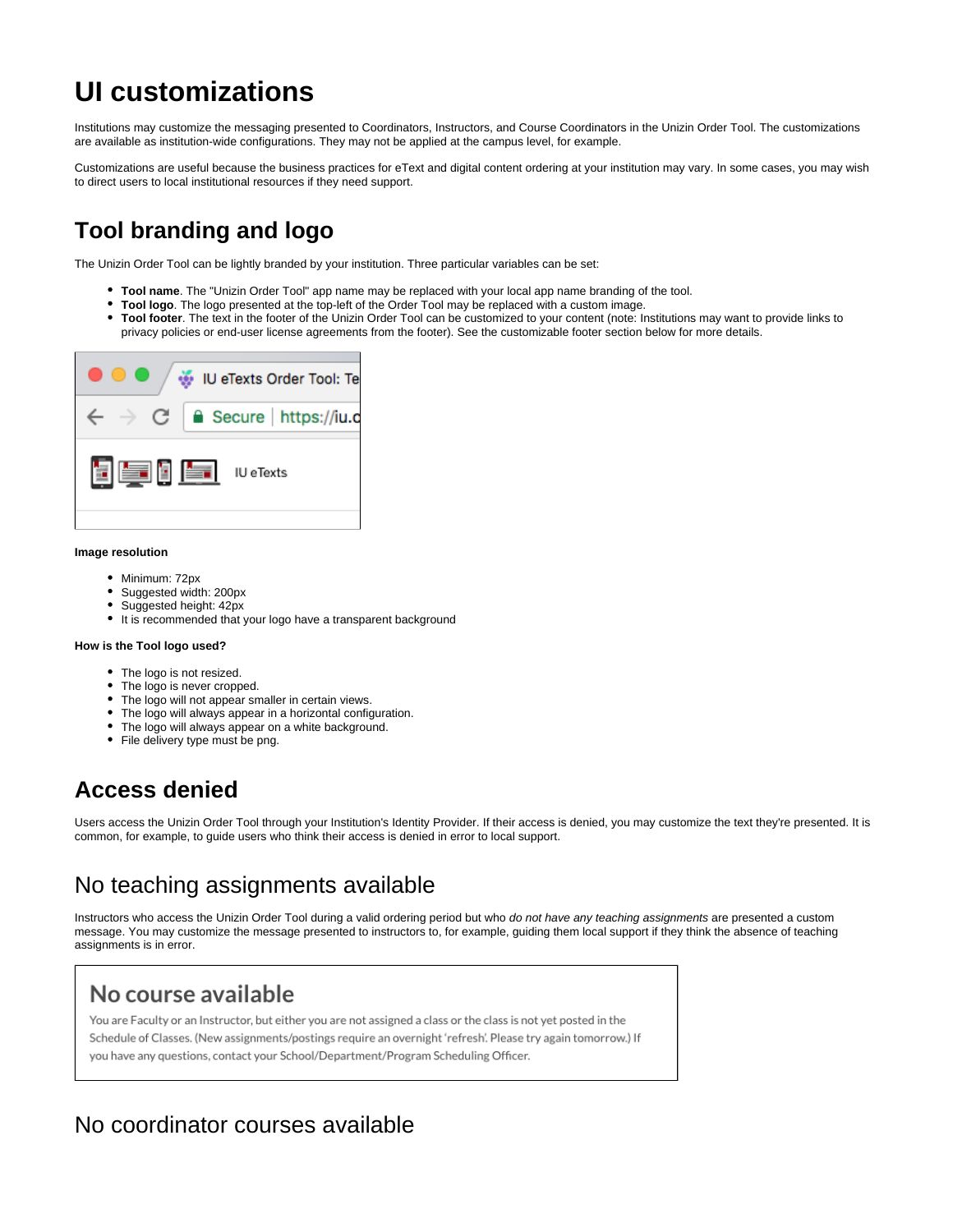Course coordinators who access the Unizin Order Tool during a valid ordering period but who do not have any available courses for which they can order a re presented a custom message. Frequently, improperly-set permissions are the reason course coordinators cannot see their courses.

#### No course available

You are Faculty or an Instructor, but either you are not assigned a class or the class is not yet posted in the Schedule of Classes. (New assignments/postings require an overnight 'refresh'. Please try again tomorrow.) If you have any questions, contact your School/Department/Program Scheduling Officer.

### **Declare earning royalties**

Optionally, you may require users ordering content to assert they stand to earn royalties from the sale of the content they order. This information is reported in the Order Tool's "Order feed" back to institutions, enabling their businesses processes to act on user assertions that they can earn royalties.

ROYALTIES

 $\Box$  I stand to earn royalties from the student purchase of this content.

#### **Consent to legal terms**

Institutions may customize the terms and conditions that users consent to before confirming an order. Institutions may customize the terms presented to the user and the checkbox label that a user selects to assert they consent to the terms.

| Terms & conditions |  |  |  |
|--------------------|--|--|--|
|                    |  |  |  |

You must agree to the following to submit your order.

- 1. I understand that students will be charged the fee for this title on their Bursar account.
- 2. I understand I may not change or delete this request beginning 30 days before the start of the term.
- 3. I understand these Terms and Conditions apply to all the orders I place while in this session.

□ lagree

**Confirm Order** 

### **Email order confirmation message**

After a user submits an order, they will be redirected back to the Courses view and receive a notification in the UI about the submission success. Users also receive an email-based order confirmation message. Institutions may customize the email-based order confirmation message text that is presented to users.

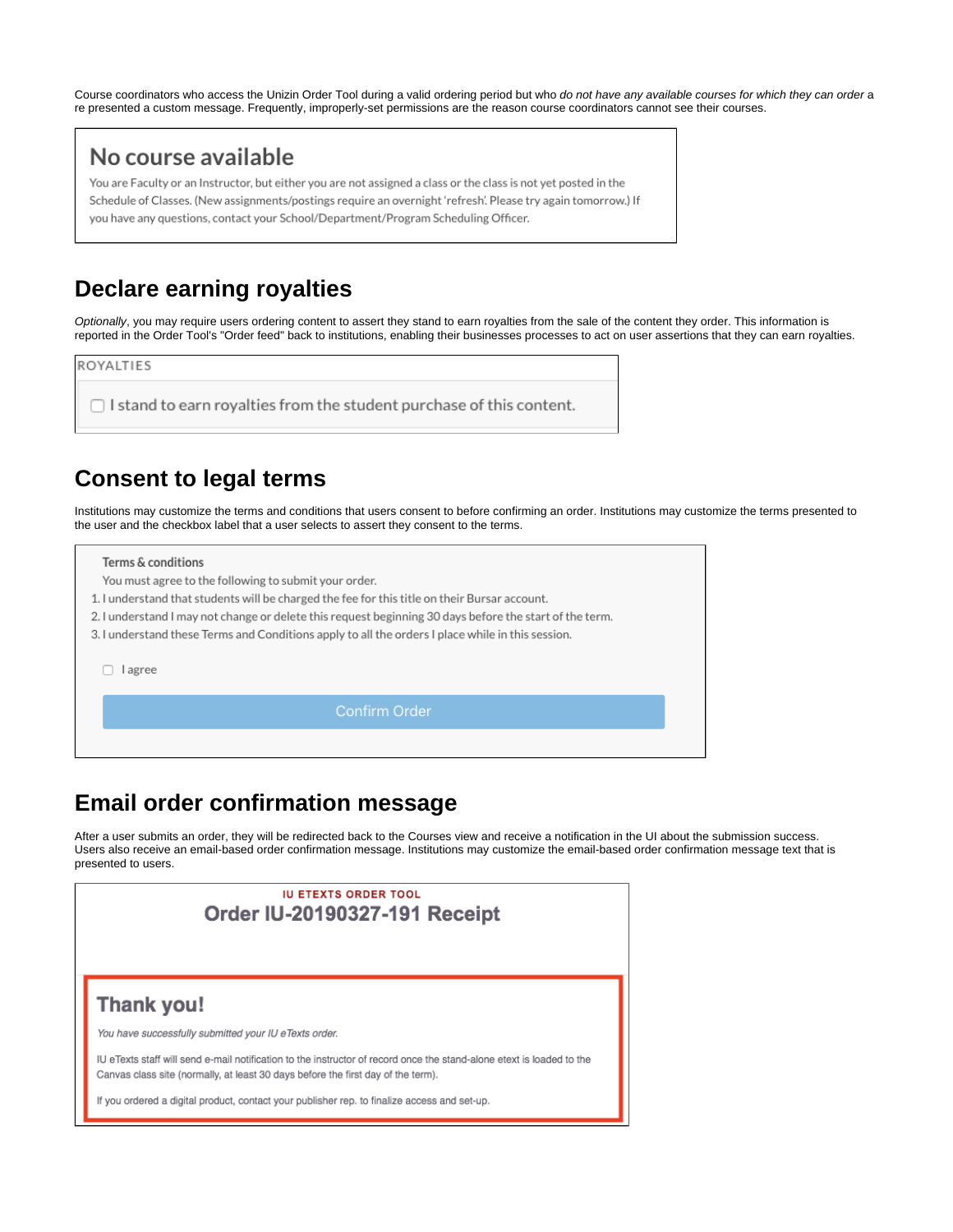## **Custom color branding**

Institutions may provide a custom color, which will be represented in the email-based notifications and various buttons throughout the Order Tool user interface.

#### In the email-based notifications:

An institution's "Tool name" and custom color will be visible in the email notification header text. The custom color is also visible in the "View Order" button at the bottom of the email-based notifications.

| <b>IU ETEXTS ORDER TOOL</b><br>Order IU-2 9190327-191 Receipt                                                                                                                                             |                                                                                      |  |  |  |
|-----------------------------------------------------------------------------------------------------------------------------------------------------------------------------------------------------------|--------------------------------------------------------------------------------------|--|--|--|
| Tool name and custom color                                                                                                                                                                                |                                                                                      |  |  |  |
| Thank you!                                                                                                                                                                                                |                                                                                      |  |  |  |
| You have successfully submitted your IU eTexts order.                                                                                                                                                     |                                                                                      |  |  |  |
| IU eTexts staff will send e-mail notification to the instructor of record once the stand-alone etext is loaded to the<br>Canvas class site (normally, at least 30 days before the first day of the term). |                                                                                      |  |  |  |
| If you ordered a digital product, contact your publisher rep. to finalize access and set-up.                                                                                                              |                                                                                      |  |  |  |
| Custom message                                                                                                                                                                                            |                                                                                      |  |  |  |
| ORDER DETAILS FOR<br><b>ELEMENTARY AKAN II GRAD</b><br>Spring 2019 / Regular                                                                                                                              | Order #IU-20190327-191<br>Submitted on March 27 2019<br>Submitted by Lynette Mercado |  |  |  |
| 1 SECTION                                                                                                                                                                                                 |                                                                                      |  |  |  |
| 13085 (Lecture)                                                                                                                                                                                           |                                                                                      |  |  |  |
| CATALOG                                                                                                                                                                                                   |                                                                                      |  |  |  |
| Introduction to Psychology LoudCloud Courseware<br>Author(s): BN Courseware / Publisher: Barnes & Noble Courseware / ISBN: 8224000010018                                                                  | \$13.00<br>\$ NaN% off                                                               |  |  |  |
| All catalog items delivered to Unizin Engage will be available to students through the LMS.                                                                                                               |                                                                                      |  |  |  |
| <b>CONTENT REQUESTS</b>                                                                                                                                                                                   |                                                                                      |  |  |  |
| Content requests are not guaranteed to be available. You will receive email updates about these requests once they<br>become available for delivery or if/when the request can not be fulfilled.          |                                                                                      |  |  |  |
| Custom color                                                                                                                                                                                              |                                                                                      |  |  |  |
| Your order will save your students at total of \$NaN                                                                                                                                                      |                                                                                      |  |  |  |
| <b>View Order</b>                                                                                                                                                                                         |                                                                                      |  |  |  |
|                                                                                                                                                                                                           |                                                                                      |  |  |  |
| <b>Northern Street, Assistant</b>                                                                                                                                                                         | Tool logo                                                                            |  |  |  |
|                                                                                                                                                                                                           |                                                                                      |  |  |  |
| <b>Custom footer</b><br>Privacy policy                                                                                                                                                                    |                                                                                      |  |  |  |

#### In the user interface:

Throughout the Order Tool user interface, there are various spaces that display an institution's custom color.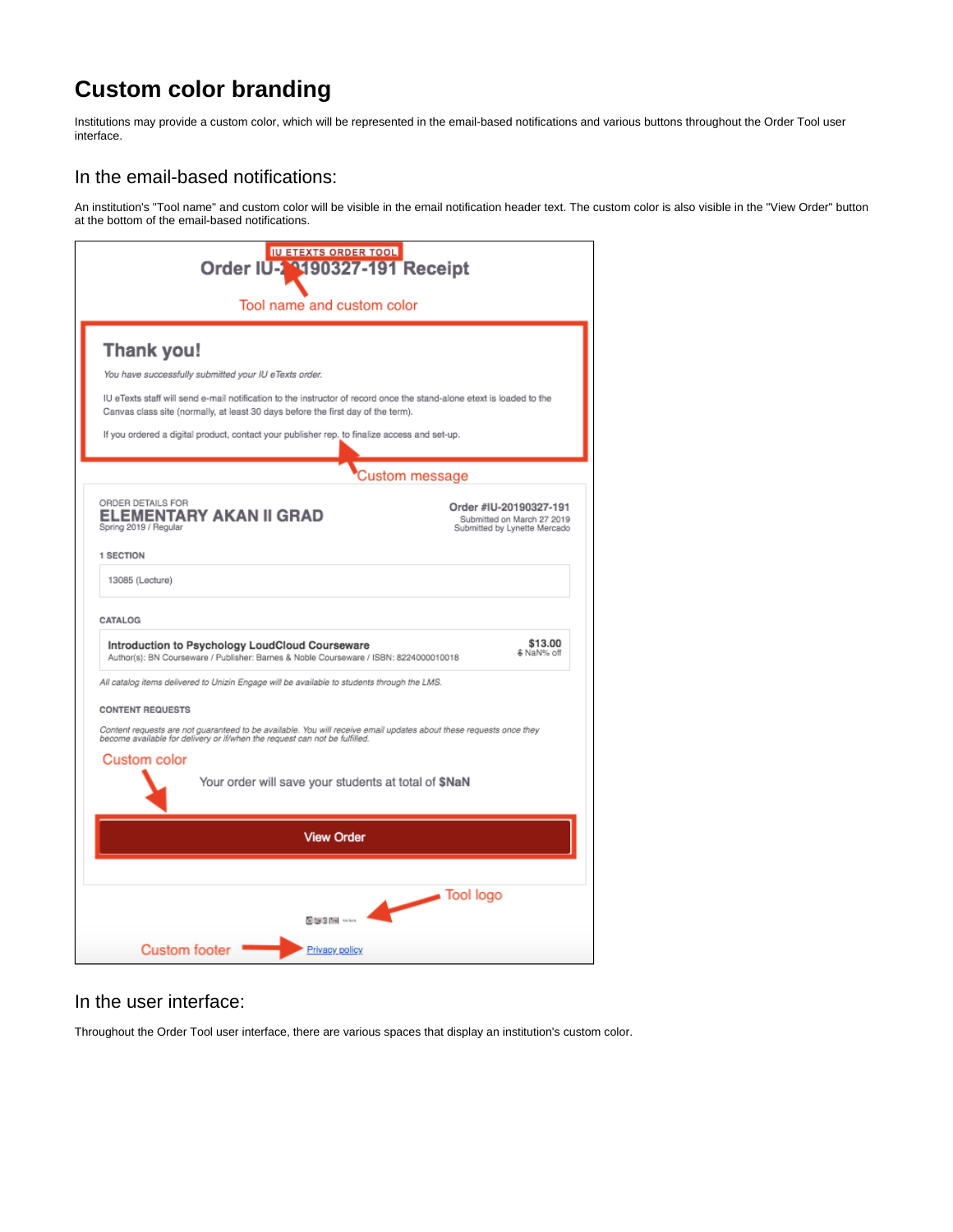| Help<br>Order $\times$                                                                               |                                              |                                                                                         | LM Coordinator                                                |
|------------------------------------------------------------------------------------------------------|----------------------------------------------|-----------------------------------------------------------------------------------------|---------------------------------------------------------------|
| MY COURSES<br><b>Coordinator Courses</b><br>Coordinators may submit orders on behalf of instructors. |                                              | <b>TERMS</b><br>CAMPUS<br><b>Campus</b><br><b>Terms</b><br>$\checkmark$<br>$\checkmark$ | YOUR PROFILES<br>instructor<br>coordinator                    |
|                                                                                                      | 1 Results                                    |                                                                                         | Lynette Mercado<br>UM<br>Ivnette.mercado@unizin.org<br>Logout |
| <b>T FILTERS</b><br>COURSE SUBJECT<br>AFRI-B X                                                       | SESSION<br>Regular                           | Jan 06 - May 02   1 course                                                              | Update avatar                                                 |
| COURSE NUMBER                                                                                        | AFRI-B 602 INTERMEDIATE BAMANA II<br>Lecture | Bloomington<br>$0/1$ ordered $\blacktriangledown$                                       |                                                               |
| $602$ $\times$<br>COURSE LEVELS                                                                      | 6181 (Lecture)<br>Amadou Sow<br>ø            |                                                                                         |                                                               |
| Course Levels<br>$\check{}$                                                                          |                                              | <b>Start Order</b>                                                                      |                                                               |

# **Customizable footer**

Footer space is available for customization. In the footer, an institution may customize the text and/or display a url. The customizable footer space can be used to capture any of the following: a url to your institution's privacy policy, a url to your Help Desk contact information, a url to Unizin's Order Tool knowledge base documentation, or perhaps a url where information about your eTexts Order Tool program is available. **Note**: Html, custom font colors, and url custom colors are not supported in the footer. Unizin's color choices adhere to the WCAG AA standard for CCR.

| <b>EE</b> VeTexts                                                                                    | Order $\times$<br>Help                       | LM Coordinator                                   |
|------------------------------------------------------------------------------------------------------|----------------------------------------------|--------------------------------------------------|
| MY COURSES<br><b>Coordinator Courses</b><br>Coordinators may submit orders on behalf of instructors. | <b>TERMS</b><br><b>Terms</b>                 | CAMPUS<br>Campus<br>$\checkmark$<br>$\checkmark$ |
| <b>T</b> FILTERS<br>COURSE SUBJECT<br>AFRI-B X                                                       | 1 Results<br>SESSION<br>Regular              | Jan 06 - May 02 <b>1 course</b>                  |
| <b>COURSE NUMBER</b><br>$602 \times$                                                                 | AFRI-B 602 INTERMEDIATE BAMANA II<br>Lecture | Bloomington<br>$0/1$ ordered $\qquad \qquad$ 4   |
| COURSE LEVELS<br>Course Levels                                                                       |                                              |                                                  |
| <b>INSTRUCTOR NAME</b><br>Instructor Name                                                            |                                              |                                                  |
|                                                                                                      | <b>Custom footer</b><br>Privacy policy       |                                                  |

## **Student choice policy for your institution**

An institution's policy is expressed in Order Tool via data configurations (provided through your [SIS data feed\)](https://resources.unizin.org/pages/viewpage.action?pageId=7635529) and UI customizations for the student experience. An institution may define and configure its student choice policy in Order Tool by working with Unizin's Services team to assert your updates.

#### **Opt-out or Opt-in**

Based on an institution's student choice policy as configured in Order Tool, students may opt-in or opt-out of their digital course materials on a title-by-title basis. An institution will need to confirm whether your institution's student choice policy should be **opt-in** or **opt-out**. This selection may be customized based on your institution's policy. Note: Only one student choice policy option (opt-out or opt-in) may be selected.

#### **Student choice policy details (text)**

An institution's student choice policy is presented in Order Tool to student users. An institution may define the policy details message (i.e. the text body) of your student choice policy. All students will see this policy in the user interface.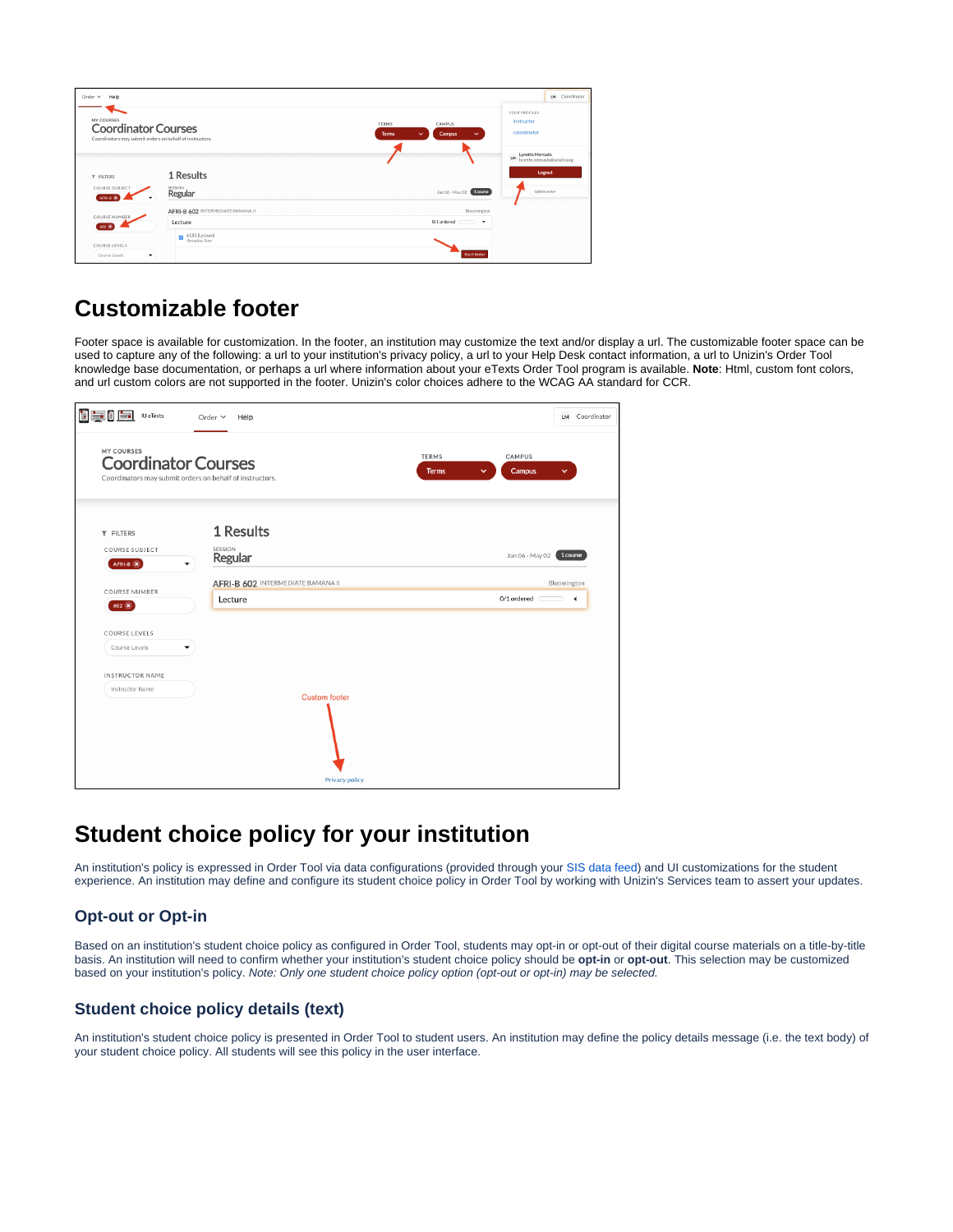| Policy details                                                                                                                                                                                                                                                                                                                                                                                                                                                                                                                                                                      |  |
|-------------------------------------------------------------------------------------------------------------------------------------------------------------------------------------------------------------------------------------------------------------------------------------------------------------------------------------------------------------------------------------------------------------------------------------------------------------------------------------------------------------------------------------------------------------------------------------|--|
| Opting out of digital course materials                                                                                                                                                                                                                                                                                                                                                                                                                                                                                                                                              |  |
| In accordance with federal regulations, you may opt out of digital delivery for certain course materials. Before, opting out, consider the following<br>potential consequences:<br>. Faculty are not responsible for providing you with alternate materials.<br>. You will lose access to all the features and benefits of the eText.<br>. You will lose any other eText content such as highlights, annotations, or study tips.<br>. You will be responsible for legally obtaining alternate versions of all required course materials.<br>You risk falling behind in your course. |  |

#### **Student choice period closed tooltip email address**

A **student choice period** is defined as the calendrical period in which students are eligible to opt-out or opt-in. Start and end dates for a student choice period are specified in each section in an institution's [SIS data feeds](https://resources.unizin.org/pages/viewpage.action?pageId=7635529). If the current date & time falls within the student choice period for a section, a student may opt-out or opt-in of their class materials. If it does not, they may not perform any student choice selections.

If a student choice period is **closed**, students will see details for the date and time for which the student choice period ended. An example is shown in the image below.



Next to a closed student choice period date and time, a tooltip  $\Omega$  icon is presented to students. When a student clicks the tooltip  $\Omega$  icon, further details pertaining to the closed student choice period are displayed. The **email address** in the tooltip can be customized per institution.

|  | Choice period is closed                                                                                                |  |
|--|------------------------------------------------------------------------------------------------------------------------|--|
|  | The choice period is closed for this section. You<br>cannot make changes to the delivery of titles in<br>this section. |  |
|  | If you feel like you have reached this message<br>in error, please contact support@unizin.org.                         |  |
|  | <b>e Essentials of Critical Care Nursing Edition 3</b>                                                                 |  |

If your institution prefers to direct students to contact your institution's HelpDesk or Support email address, this should be included here.